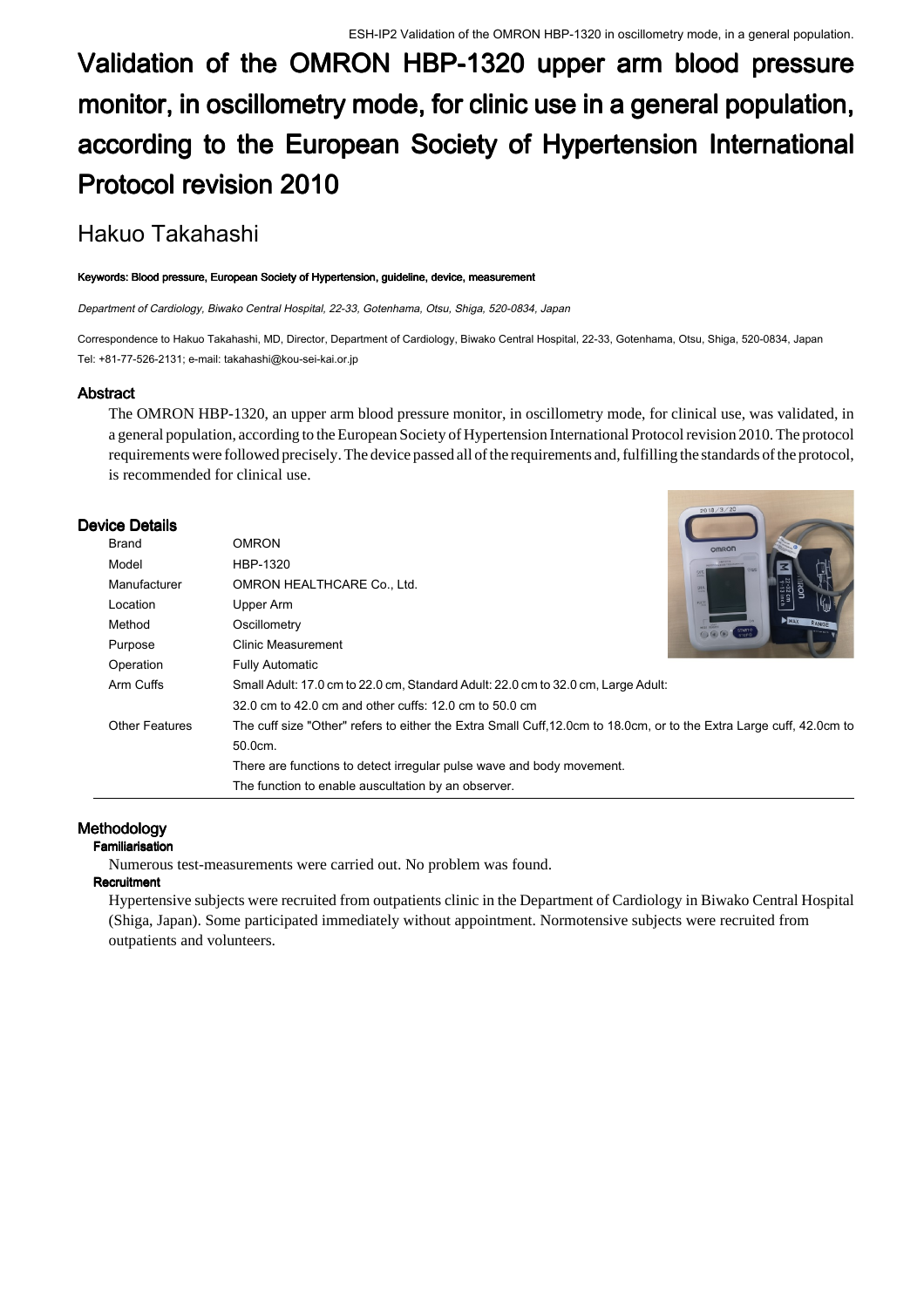| Screening and Recruitment |    |    |            | <b>Recruitment Ranges</b> |             |     |                |
|---------------------------|----|----|------------|---------------------------|-------------|-----|----------------|
| <b>Total Screened</b>     |    | 64 |            |                           | mmHq        | All | On Rx          |
| <b>Total Excluded</b>     | 31 |    | $~<$ 90    |                           |             |     |                |
| Ranges Complete           | 0  |    |            | Low                       | $90 - 129$  | 10  | $\overline{2}$ |
| Ranges Adjustment         | 0  |    | <b>SBP</b> | Medium                    | $130 - 160$ | 11  | 2              |
| Arrhythmias               | 0  |    |            |                           | $161 - 180$ | 10  | 0              |
| Device Failure            | 0  |    |            | High                      | >180        |     |                |
| Poor Quality Sounds       | 0  |    |            |                           |             |     |                |
| Cuff Size Unavailable     | 0  |    |            |                           | $~<$ 40     | 0   |                |
| Observer Disagreement     | 0  |    |            | Low                       | $40 - 79$   | 11  | $\overline{2}$ |
| <b>Distribution</b>       | 0  |    | <b>DBP</b> | Medium                    | $80 - 100$  | 12  | 2              |
| <b>Other Reasons</b>      | 31 |    |            |                           | $101 - 130$ | 10  |                |
| <b>Total Recruited</b>    |    | 33 |            | High<br>>130              | 0           | 0   |                |

## **Screening and Recruitment Details**

## **Procedure**

The European Society of Hypertension International Protocol revision 2010 for the validation of blood pressure measuring devices in adults was followed precisely.[1] Overseen by an independent supervisor, measurements were recorded by two observers blinded from both each other's readings and from the device readings.

## **Results**

#### **Subject Details**

| Sex                                             |        |                           |                    |        |  |
|-------------------------------------------------|--------|---------------------------|--------------------|--------|--|
| Male: Female                                    |        | 10:23                     |                    |        |  |
| Age (years)                                     |        |                           |                    |        |  |
| Range (Low: High)                               |        | 31:73                     |                    |        |  |
| Mean (SD)                                       |        | 52.9(9.5)                 |                    |        |  |
| Arm Circumference (cm)                          |        |                           |                    |        |  |
| Range (Low: High)                               |        | 16.6:42.1                 |                    |        |  |
| Mean (SD)                                       |        | 28.6 (5.9)                |                    |        |  |
| Cuff for test device                            |        |                           |                    |        |  |
| Small                                           |        | 4                         | $(17.0 - 22.0$ cm) |        |  |
| Standard                                        |        | 19                        | $(22.0 - 32.0$ cm) |        |  |
| Large                                           |        | 8                         | $(32.0 - 42.0$ cm) |        |  |
| Other                                           |        | 2                         | $(12.0 - 50.0$ cm) |        |  |
|                                                 |        | <b>SBP</b>                | <b>DBP</b>         |        |  |
| Recruitment BP (mmHg)                           |        |                           |                    |        |  |
| Range (Low: High)                               |        | 84:210                    | 46:129             |        |  |
| Mean (SD)                                       |        | 142.3 (31.3)              | 88.2 (20.0)        |        |  |
| Observer Measurements in each Recruitment Range |        |                           |                    |        |  |
| SBP (mmHg)                                      |        | DBP (mmHg)                |                    |        |  |
| Overall Range (Low: High)                       | 92:196 | Overall Range (Low: High) |                    | 47:128 |  |
| Low $(< 130)$                                   | 33     | Low $(< 80)$              |                    | 32     |  |
| Medium (130 - 160)                              | 30     | Medium (80 - 100)         |                    | 28     |  |
| High $(> 160)$                                  | 36     | High $(> 100)$            | 39                 |        |  |
| Maximum Difference                              | 6      | Maximum Difference        |                    | 11     |  |

#### **Observer Differences**

|                         | SBP (mmHg) | DBP (mmHg)<br>Repeated measurements |  |
|-------------------------|------------|-------------------------------------|--|
| Observer 2 – Observer 1 |            |                                     |  |
| Range (Low: High)       | $-4:+4$    | $-4:+4$                             |  |
| Mean (SD)               | 0.1(1.5)   | $-0.1(1.7)$                         |  |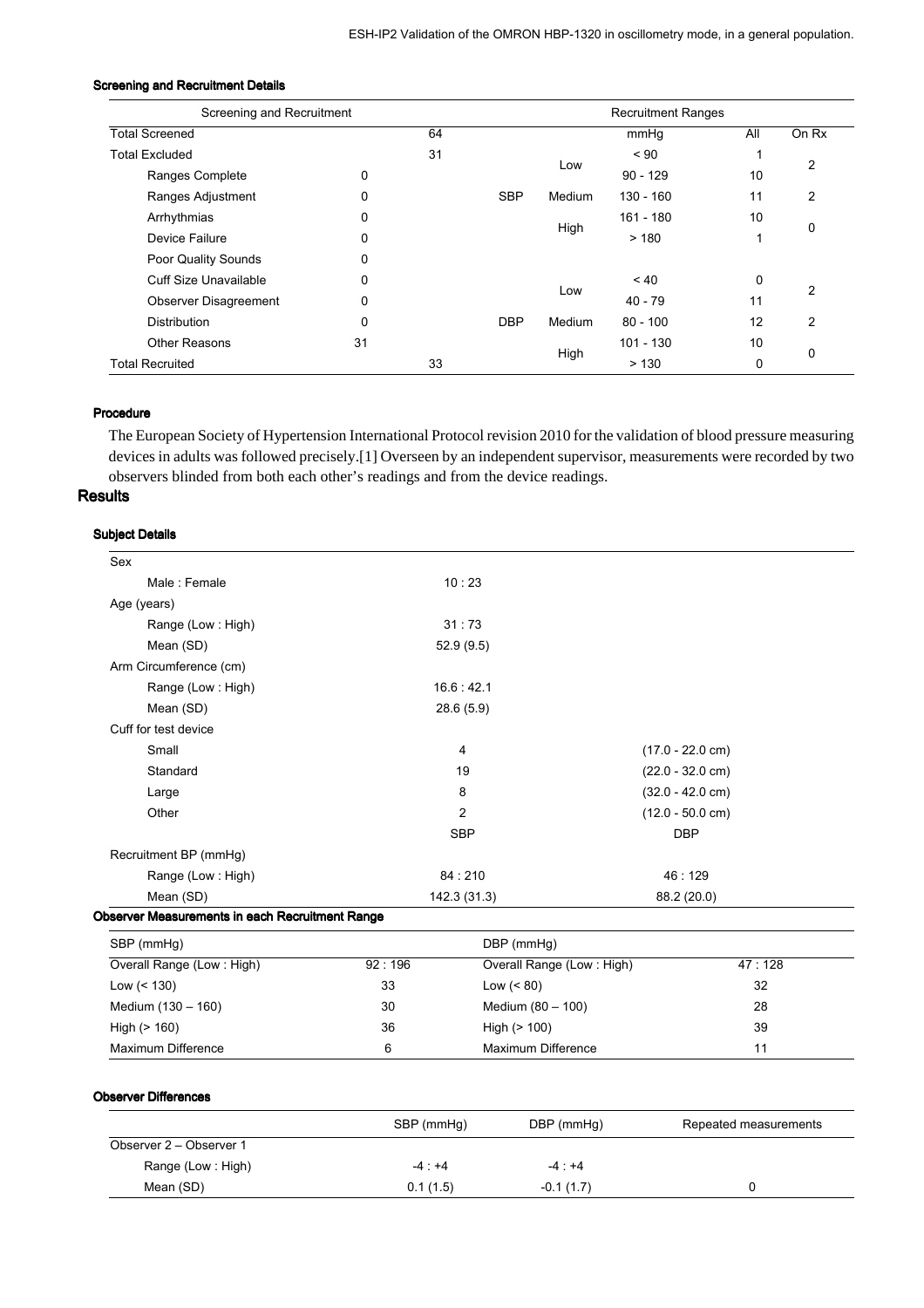| Part 1            | $\leq$ 5 mmHg     | $\leq 10$ mmHg | $\leq 15$ mmHg    | Grade 1 | Mean (mmHg) | SD (mmHg)   |
|-------------------|-------------------|----------------|-------------------|---------|-------------|-------------|
| Pass Requirements |                   |                |                   |         |             |             |
| Two of            | 73                | 87             | 96                |         |             |             |
| All of            | 65                | 81             | 93                |         |             |             |
| Achieved          |                   |                |                   |         |             |             |
| <b>SBP</b>        | 75                | 95             | 98                | Pass    | $-0.4$      | 4.9         |
| <b>DBP</b>        | 83                | 97             | 99                | Pass    | $-0.2$      | 4.2         |
| Part 2            | $2/3 \leq 5$ mmHg |                | $0/3 \leq 5$ mmHg | Grade 2 |             | Grade 3     |
| Pass Requirements | $\geq 24$         |                | $\leq$ 3          |         |             |             |
| Achieved          |                   |                |                   |         |             |             |
| <b>SBP</b>        | 28                |                | 1                 | Pass    |             | Pass        |
| <b>DBP</b>        | 30                |                | 0                 | Pass    |             | Pass        |
| Part 3            |                   |                |                   |         |             | Result      |
|                   |                   |                |                   |         |             | <b>PASS</b> |

#### **Validation Results**

#### **Plots**



#### **Discussion**

The study finished without any problems. However, it was hard to recruit patients with high blood pressure levels of 161 to 180mmHg. The agreement between observer and device was similar in the three BP ranges and the magnitude of discrepancies were within 15mmHg.

#### **Conclusion**

As the device has reached the required standards, it is recommended for clinical and personal use in a general population.

## **Acknowledgements and Conflict of Interest**

The monitor was supplied for the purposes of the study by the manufacuturer OMRON Healthcare CO.,LTD. who also funded the study. The author does not have any association with OMRON Healthcare CO.,LTD. and did not receive any personal benefit from OMRON Healthcare CO.,LTD..